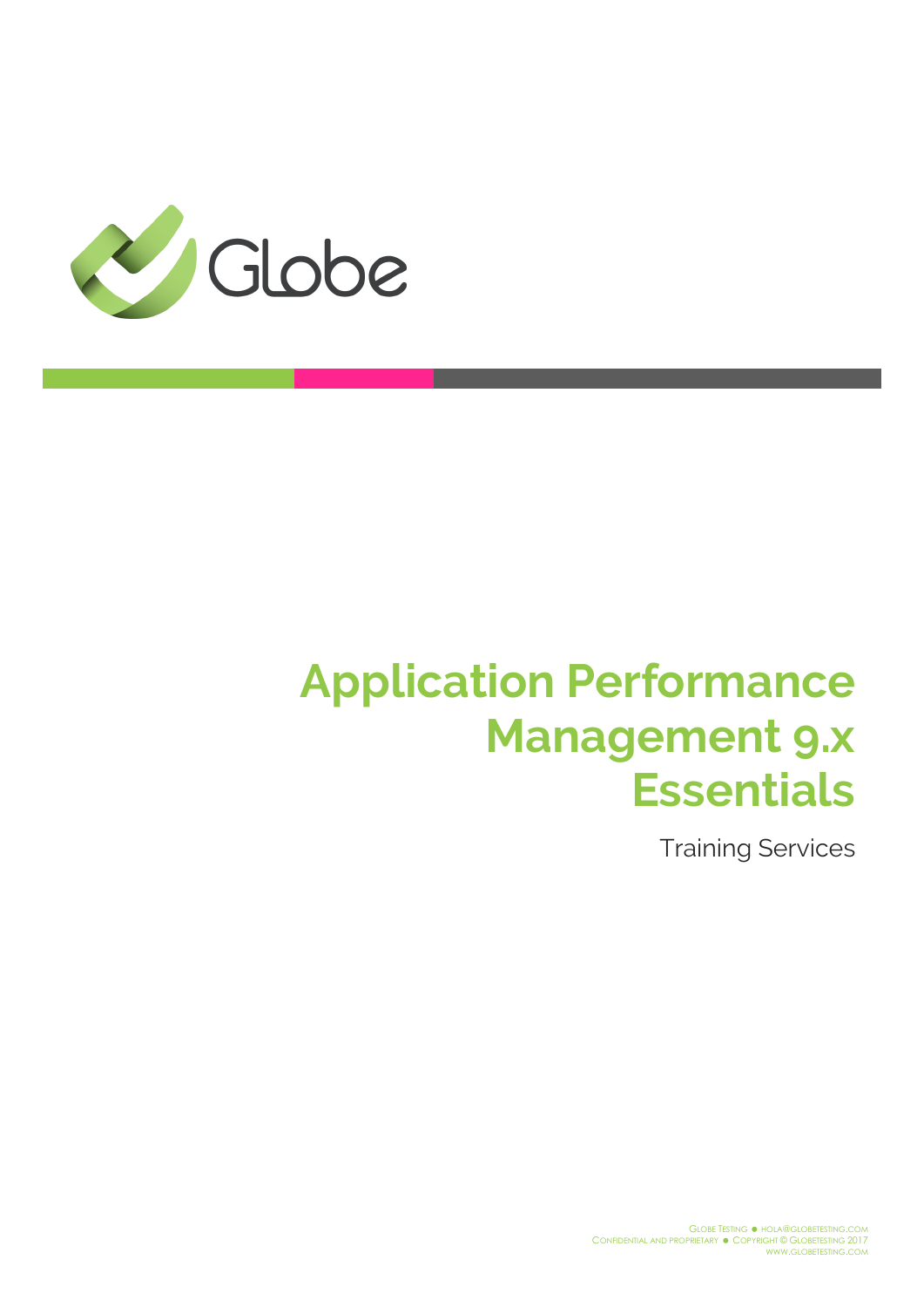

## **Contents**

| 1              |      |  |
|----------------|------|--|
|                | 1.1  |  |
|                | 1.2  |  |
|                | 1.3  |  |
|                | 1.4  |  |
| $\overline{c}$ |      |  |
|                | 2.1  |  |
|                | 2.2  |  |
|                | 2.3  |  |
|                | 2.4  |  |
|                | 2.5  |  |
|                | 2.6  |  |
|                | 2.7  |  |
|                | 2.8  |  |
|                | 2.9  |  |
|                | 2.10 |  |
|                | 2.11 |  |
|                | 2.12 |  |
|                | 2.13 |  |
|                | 2.14 |  |
|                | 2.15 |  |
|                | 2.16 |  |
|                | 2.17 |  |
|                | 2.18 |  |
|                | 2.19 |  |
|                | 2.20 |  |
|                | 2.21 |  |
|                | 2.22 |  |
|                | 2.23 |  |
|                | 2.24 |  |
|                | 2.25 |  |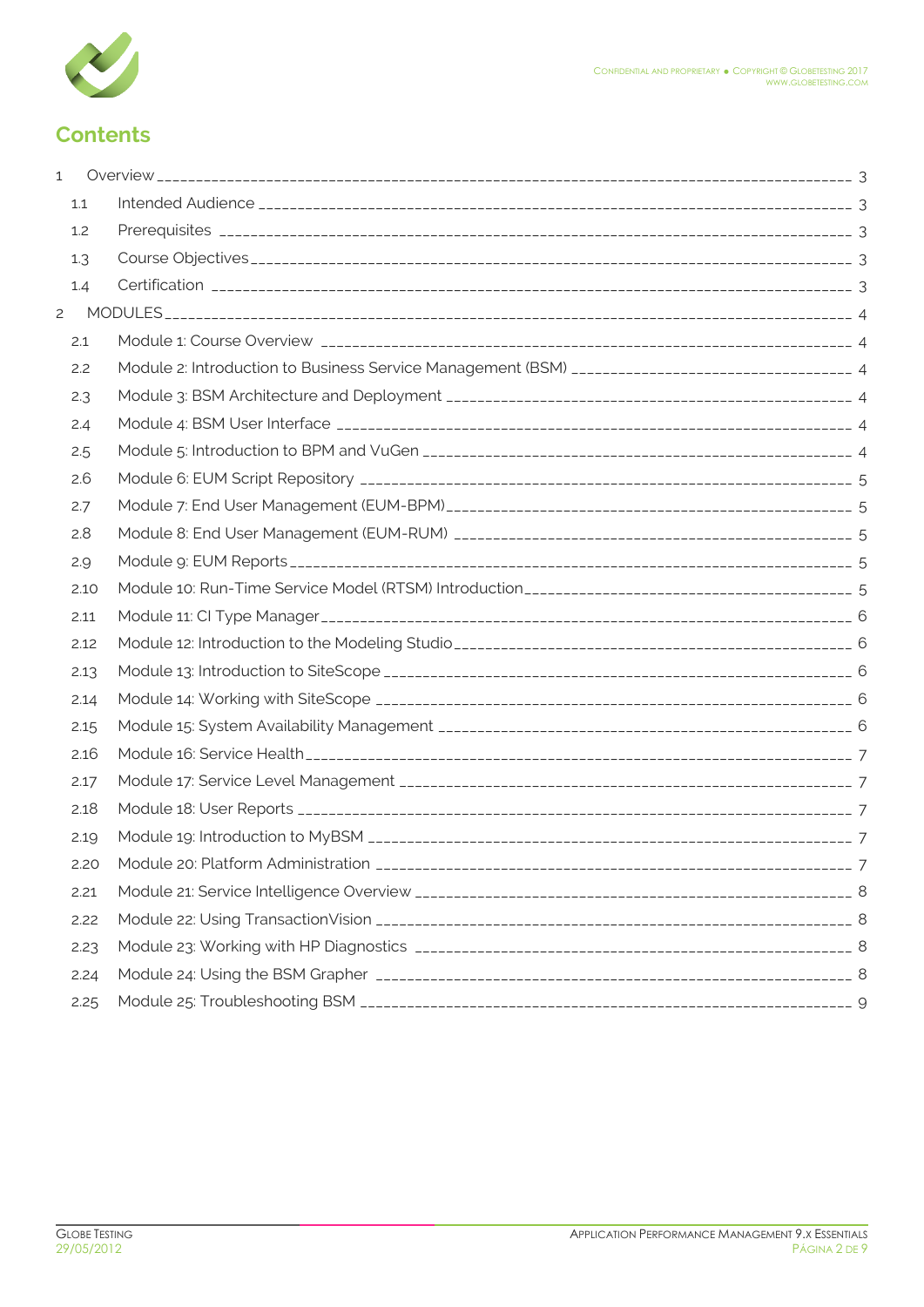

#### <span id="page-2-0"></span>**1 Overview**

This five-day, instructor-led classroom staining offers technical personnel the opportunity to learn and experience managing the Application Performance Management (APM) side of Business Service management (BSM) 9.2. This course is designed for individuals who are responsible for the performance and availability aspects of mission-critical applications and for the configuration and administration of BSM.

#### <span id="page-2-1"></span>**1.1 Intended Audience**

New users of BSM including:

- IT Tools engineers
- Database administrators
- System administrators
- Network administrators
- Operations managers
- Availability engineers

#### <span id="page-2-2"></span>**1.2 Prerequisites**

To be successful in this course, you should have the following prerequisites or knowledge.

- Systems, network, and database administration
- Information Technology Infrastructure Library (ITIL) concepts and terminology
- Industry-standard operating systems
- Network, system, and application monitoring principles and practices

#### <span id="page-2-3"></span>**1.3 Course Objectives**

Upon successful completion of this course, you should be able to:

- Identify the key characteristics of HP Business Service Management (BSM), its architecture, and deployment scenarios
- Monitor application performance and availability from the end-user perspective
- Monitor the real-time status of Key Performance Indicators (KPIs), view performance metrics, and work with reports containing historical performance data
- Configure and work with an IT model to build a topology of your system, populate the model with configuration items (CIs) and relationships, and use the model to measure and manage critical business processes
- Integrate HP SiteScope (SiteScope) with the BSM environment
- Create and analyze reports that present and organize specific data your organization might need
- Create and manage service level agreements (SLAs) representing contracts with service providers, customers, and internal business units
- Correlate scripts to process server-generated data

#### <span id="page-2-4"></span>**1.4 Certification**

HP ASE – Business Service Management v9

HP AIS - BSM Platform and End User Management v9 Related Courses

• Business Service Managment 9.x Advanced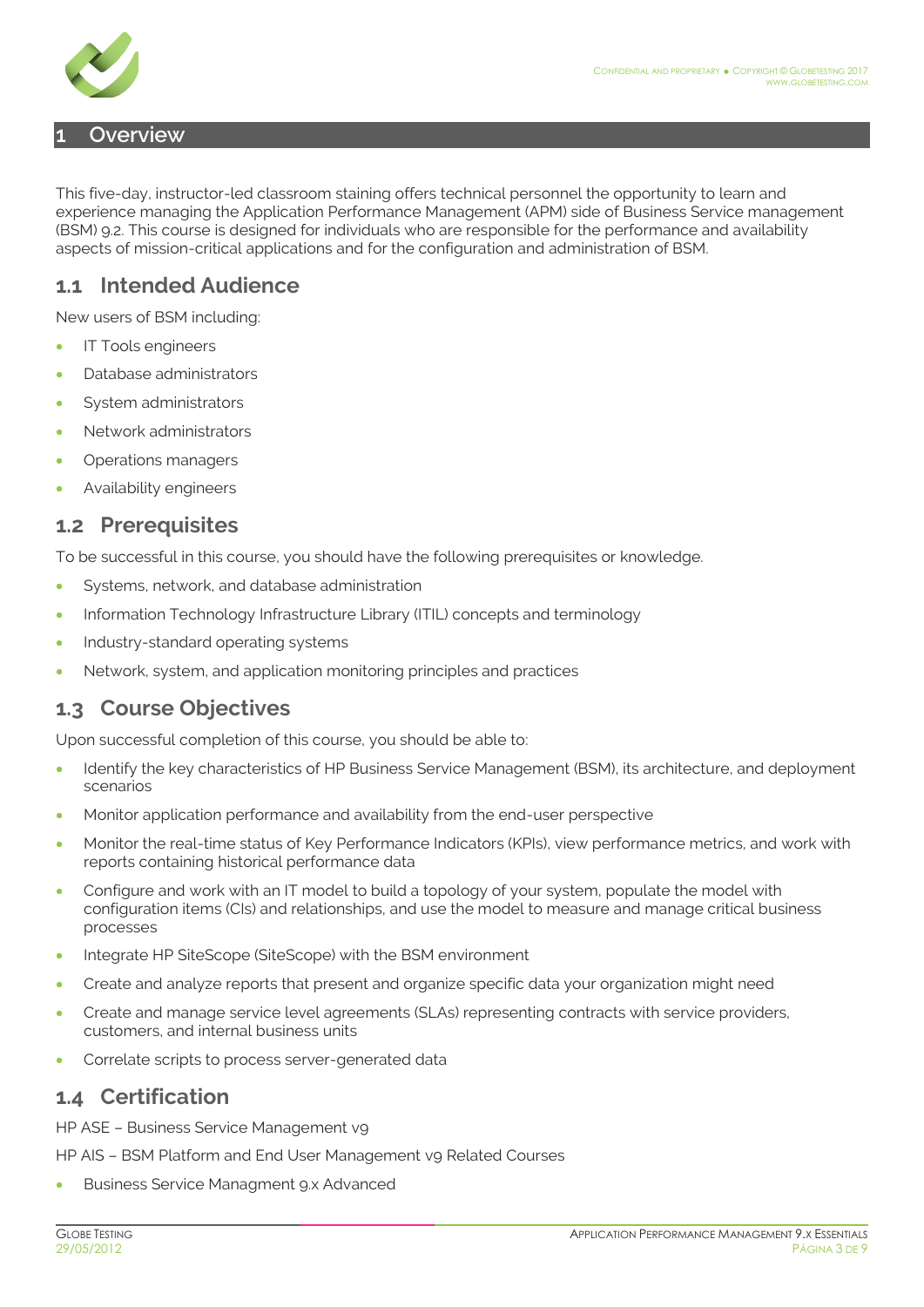

#### <span id="page-3-0"></span>**2 MODULES**

#### <span id="page-3-1"></span>**2.1 Module 1: Course Overview**

- Course objectives and overview
- Course schedule
- Introducing the lab environment
- Class logistics

## <span id="page-3-2"></span>**2.2 Module 2: Introduction to Business Service Management (BSM)**

- View the changing IT scenario
- Identify the evolution of applications and services
- Identify today's business and IT challenges
- Define BSM
- Identify the characteristics of BSM

## <span id="page-3-3"></span>**2.3 Module 3: BSM Architecture and Deployment**

- Identify BSM components
- Define BSM integrations
- Create deployment strategies
- Identify the deployment life cycle

#### <span id="page-3-4"></span>**2.4 Module 4: BSM User Interface**

- Access BSM
- Define the BSM login flow
- View the Site Map
- Use the Application tab
- Use the Administration console
- Use main and context menus
- Use tooltips and tab controls
- Access Help
- Define personal settings

## <span id="page-3-5"></span>**2.5 Module 5: Introduction to BPM and VuGen**

- Define the purpose of HP BPM
- Define key BPM concepts and terminology
- Describe the BPM installation process
- Define new BPM instances
- Work with Virtual User Generator (VuGen) to:
- Create VuGen scripts
- Enhance VuGen scripts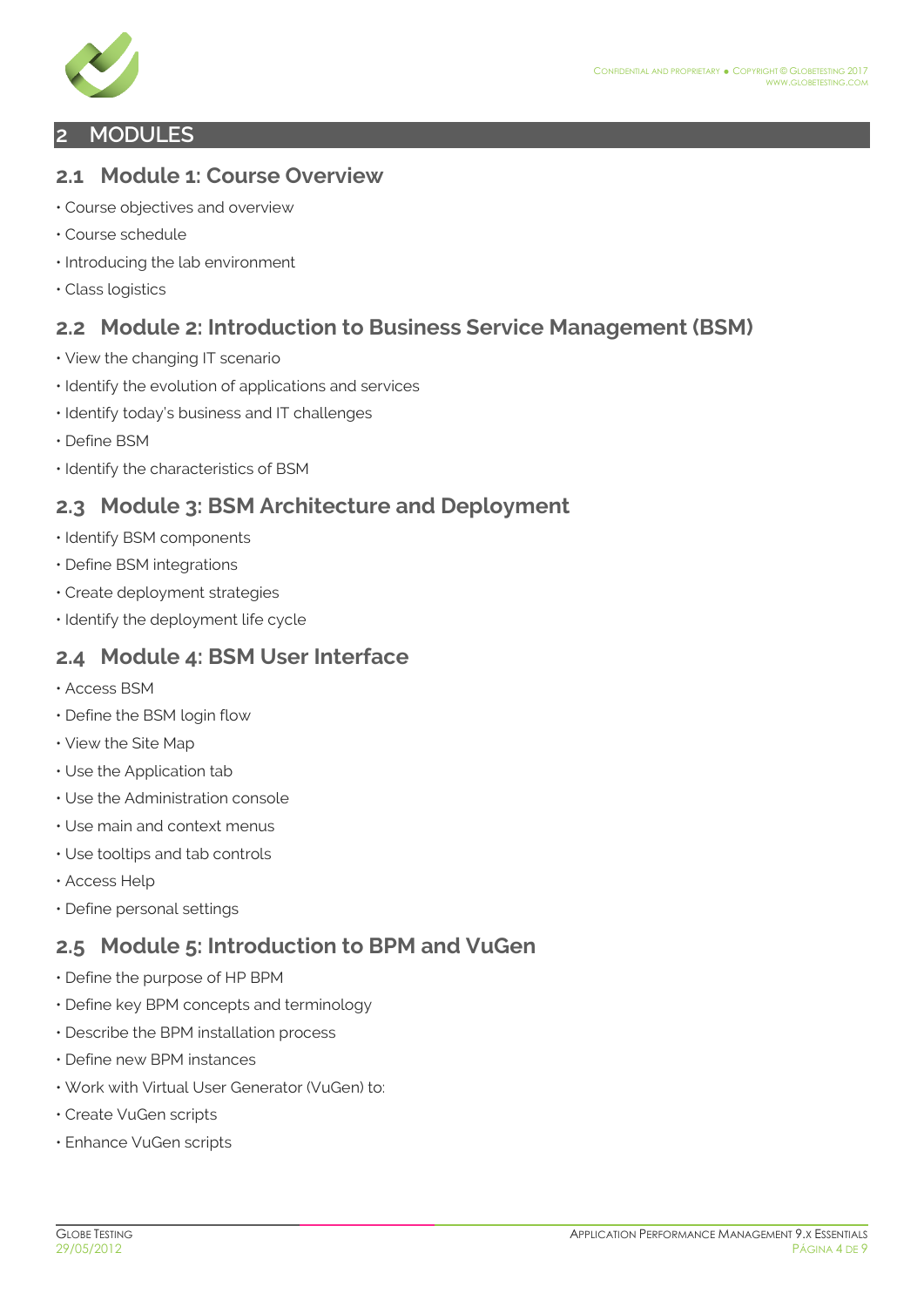

## <span id="page-4-0"></span>**2.6 Module 6: EUM Script Repository**

- Define the Script Repository
- Create and manage user-defined folders for organizing your scripts
- Upload scripts to a repository folder
- Manage the scripts that have been uploaded to the repository
- Control script versions with check-in and check-out functionality
- Download script content to your local system for editing

## <span id="page-4-1"></span>**2.7 Module 7: End User Management (EUM-BPM)**

- View EUM administration
- Define the EUM monitoring model
- Perform BPM installation and configuration
- Monitor transactions Set up BPM monitors
- Perform EUM-BPM administration
- Manage BPM agents
- Monitor mobile applications using BPM

#### <span id="page-4-2"></span>**2.8 Module 8: End User Management (EUM-RUM)**

- Define Real User Monitoring (RUM)
- Identify the features of HP RUM
- Identify the key benefits of RUM
- Work with RUM components to identify the role of the:
- RUM Probe
- RUM Engine
- Define RUM architecture
- Define RUM installation procedures

## <span id="page-4-3"></span>**2.9 Module 9: EUM Reports**

- Identify the use of reports for:
- Identifying problems
- Investigating problems
- Manage EUM reports
- View Status reports
- View Analysis reports
- Use the component breakdown capabilities of BPM
- Use EUM utilities

## <span id="page-4-4"></span>**2.10 Module 10: Run-Time Service Model (RTSM) Introduction**

- Define RTSM and its key capabilities
- Identify the role and purpose of the Universal Configuration

Management Database (UCMDB)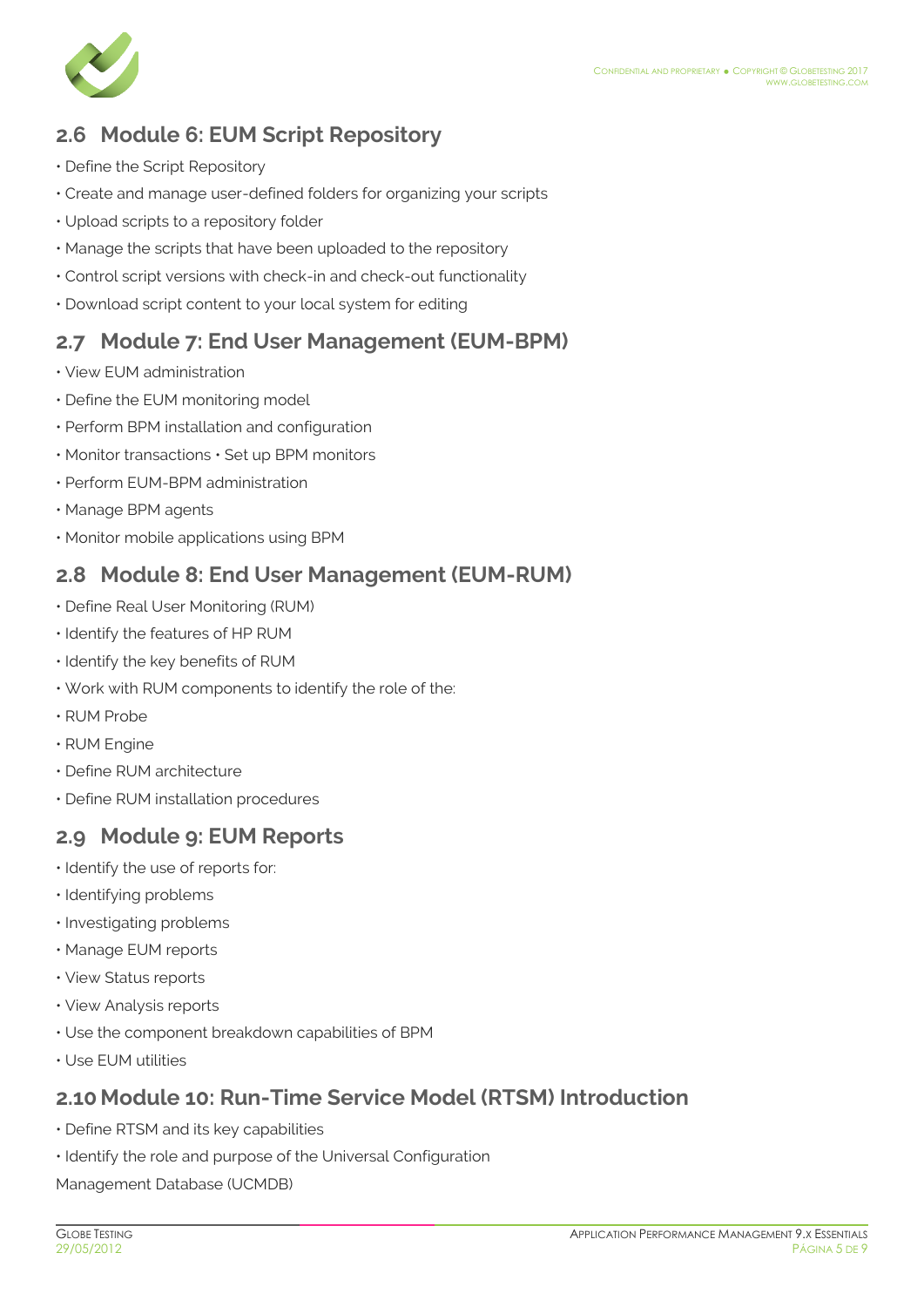

- Identify the role and purpose of the Configuration Management
- System (CMS) within the context of ITIL v3
- Define the RTSM data model
- View the discovery process in RTSM
- Navigate the RTSM UI

## <span id="page-5-0"></span>**2.11 Module 11: CI Type Manager**

- Identify CI Types
- Define CI Types attributes
- Work with the CI Type Manager
- Create a CI Type
- Create Relationship types

#### <span id="page-5-1"></span>**2.12 Module 12: Introduction to the Modeling Studio**

- Navigate the Modeling Studio
- Define Topology Query Language (TQL)
- Work with TQLs
- Define the concept of models
- Create models
- Create Perspective-based views
- Create Pattern views

## <span id="page-5-2"></span>**2.13 Module 13: Introduction to SiteScope**

- Identify the purpose of SiteScope
- Define agentless monitoring
- Identify SiteScope monitor types
- Identify SiteScope architecture
- Navigate the SiteScope UI

#### <span id="page-5-3"></span>**2.14 Module 14: Working with SiteScope**

- Define monitors and groups
- Manage SiteScope groups
- Add SiteScope monitors

## <span id="page-5-4"></span>**2.15 Module 15: System Availability Management**

- Define System Availability Management (SAM)
- Navigate the SAM UI
- Manage SiteScopes in SAM
- Integrate SiteScope event and metric data with BSM
- Perform BSM HI and SiteScope monitors mapping
- Work with SAM reports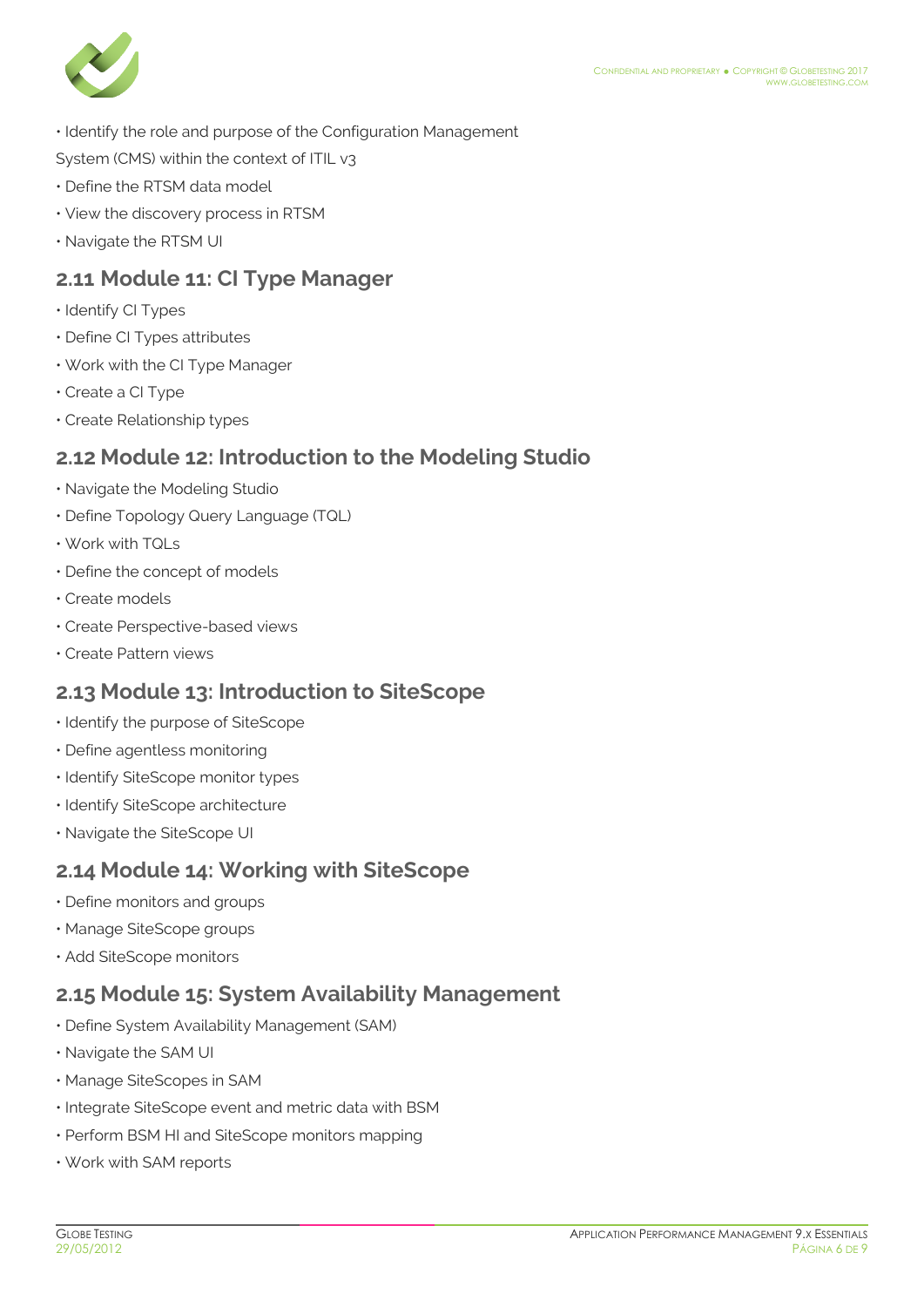

## <span id="page-6-0"></span>**2.16 Module 16: Service Health**

- Identify Service Health as a consolidated monitoring solution
- View how Service Health monitors applications
- Define Service Health indicators
- Navigate the Service Health UI
- Define View Topology
- Identify Topology Map
- Identify Service Health pages
- Access Service Health reports
- Access the Service Health Watch List

#### <span id="page-6-1"></span>**2.17 Module 17: Service Level Management**

- Identify the benefits of using Service Level Management (SLM) in an organization
- Navigate SLM Administration
- Create a Service Level Agreement (SLA) in Agreements Manager
- Define the features of SLAs
- Work with the SLM application
- View SLM reports

#### <span id="page-6-2"></span>**2.18 Module 18: User Reports**

- Identify various report types
- Define the key features of the Report Manager
- Configure and build custom reports
- Work with the Custom Query Builder
- Work with trend reports
- Schedule reports

#### <span id="page-6-3"></span>**2.19 Module 19: Introduction to MyBSM**

- Identify the MyBSM concept
- Define the MyBSM Workspace
- Set up the MyBSM workspace
- Configure page layout
- Work with MyBSM components
- Define access to an external component
- View MyBSM predefined pages

#### <span id="page-6-4"></span>**2.20Module 20: Platform Administration**

- Define Platform Administration tasks in BSM
- Access and navigate BSM Administration
- Log in to BSM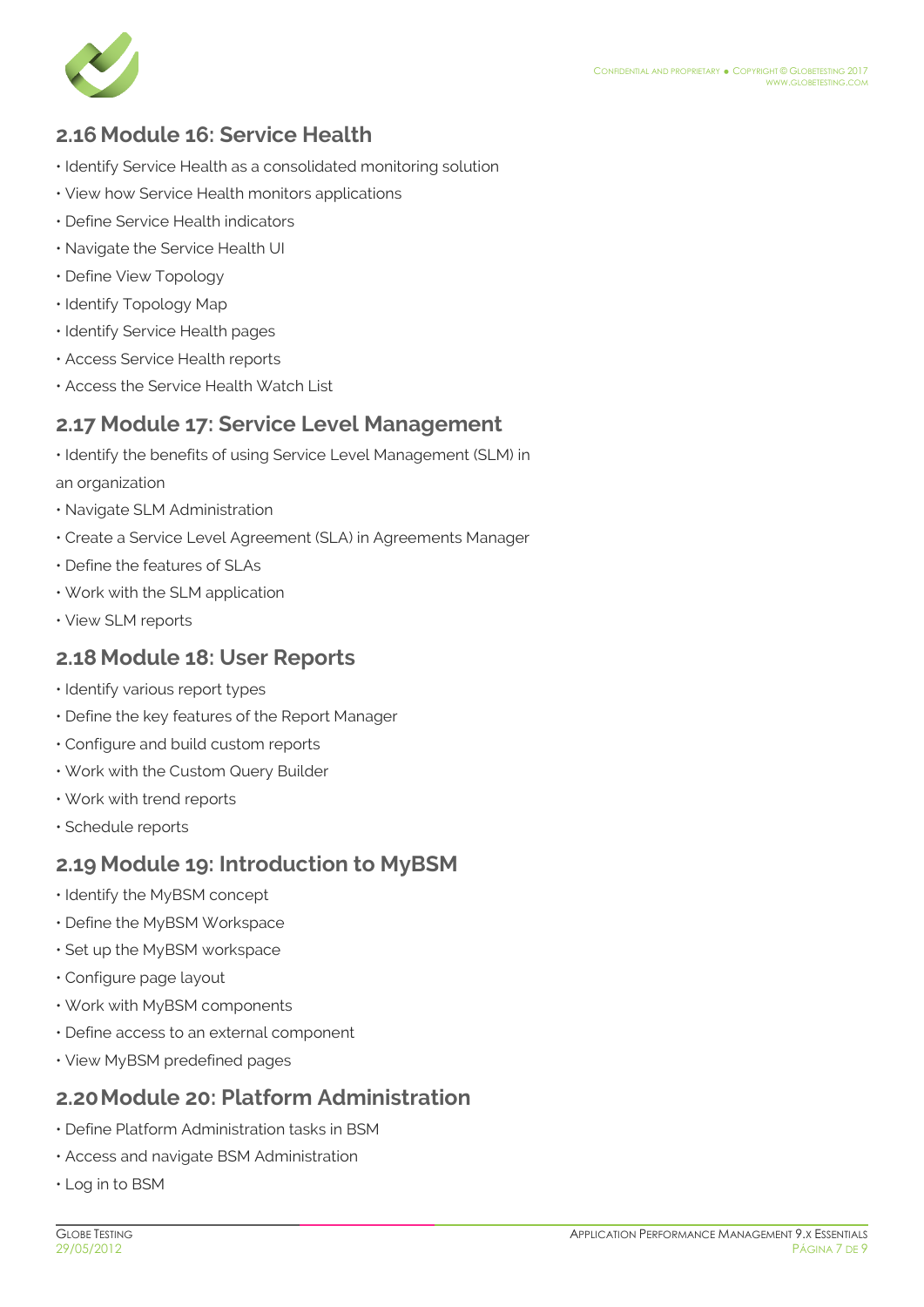

- View set up and maintenance tasks of BSM
- View and manage BSM licensing
- View server deployment
- Perform database administration
- Perform data enrichment
- View and manage content packs
- View BSM downtime management
- Set up user and Group permissions
- Configure alerts for BSM

## <span id="page-7-0"></span>**2.21 Module 21: Service Intelligence Overview**

- Identify HP Service Intelligence (SI) benefits
- Use the Service Health Analyzer (SHA)
- Work with the Service Health Optimizer (SHO)
- Use the Service Health Reporter (SHR)

## <span id="page-7-1"></span>**2.22Module 22: Using TransactionVision**

- Identify business transactions
- Define Transaction Management
- Identify components of TransactionVision
- Install the TransactionVision processing sever
- Install the WebSphere agent
- Work with the TransactionVision UI
- Trace transactions using TransactionVision
- Work with TransactionVision reports

## <span id="page-7-2"></span>**2.23Module 23: Working with HP Diagnostics**

- Identify the Diagnostics value proposition
- Identify Diagnostics solutions
- Define the Diagnostics architecture
- Install and configure Diagnostics
- Navigate the Diagnostics UI
- View Diagnostics data in BSM

## <span id="page-7-3"></span>**2.24Module 24: Using the BSM Grapher**

- Define the BSM Grapher
- View the architecture of the BSM Grapher
- Define the usage of performance graphs
- Define performance graphing
- Navigate the Performance Graph Manager
- Work with Performance graphs to: